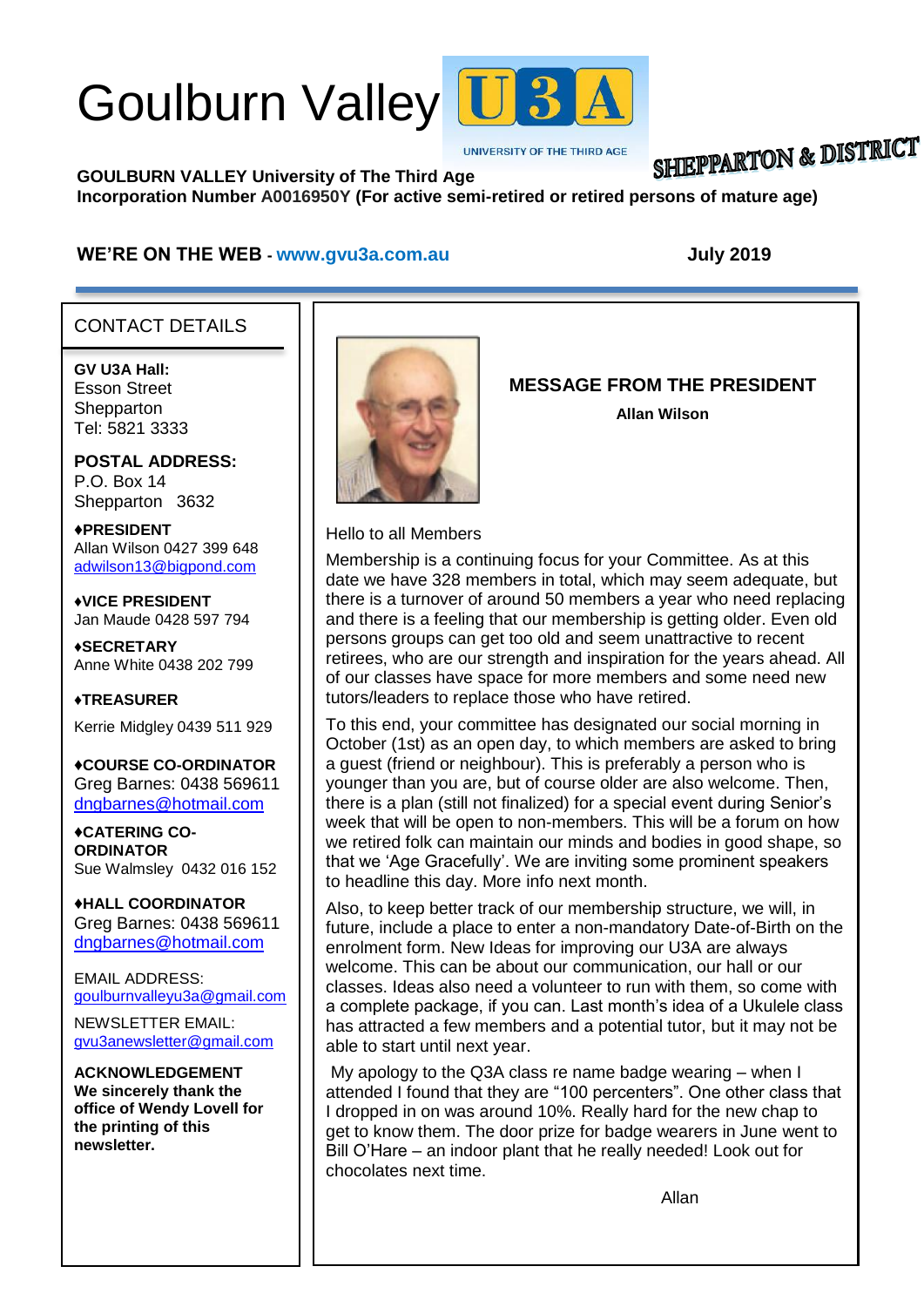# **GUEST SPEAKER**

At our June Social morning our speaker was Professor Lisa Bourke, who was in Shepparton to release the Crossroads II Research Study report on the survey into the health and well-being of residents of Shepparton and Mooroopna in 2016-18. This was a follow up of an earlier survey in 2001-3. 82% of randomly selected volunteers in the survey reported their health as excellent. 71% were happy or very happy, which was an increased level from 15 years ago.

Smoking was down and below the Victorian average and 8% fewer than in 2001-3. Physical activity and the eating of healthy amounts of fruit and vegetable were up, while the consumption of take-away foods had increased. 68% indicated they were overweight or



obese. The results from the study will provide vital health data to local services for service planning and improvement in the region. Christine Wilson

# **SOCRATES CAFE**

"What would you change if given the ability to reform how our country's leaders are chosen?" is the question to be asked and discussed at this month's Socrates Café.

Course leader, Robert McLean, will initiate the conversation; a conversation that appears entirely appropriate and relevant considering the rather surprising outcome of Australia's recent federal election.

So join us on Monday, June 24, at 10am for a cup of tea/coffee and a vigorous discussion.

Questions should be directed to Robert McLean at [r.mclean7@icloud.com](mailto:r.mclean7@icloud.com) or mobile: 0400 502 199.

And please remember to wear your name badge.

# **HISTORICAL STUDIES**

#### **MONDAY JULY 8, 10am U3A Hall**

John Dainton will discuss the confused early history of Shepparton before it was Shepparton. All welcome.

John Dainton ph. 5821 3881 or mob. 0417 549 502

#### **FILM CLUB**

Second Monday of month at 2pm, U3A club rooms. That is July 8. I will try to get a copy of **Gone with the Wind** and would expect to do so.

Janiene Sandford 0409 337 520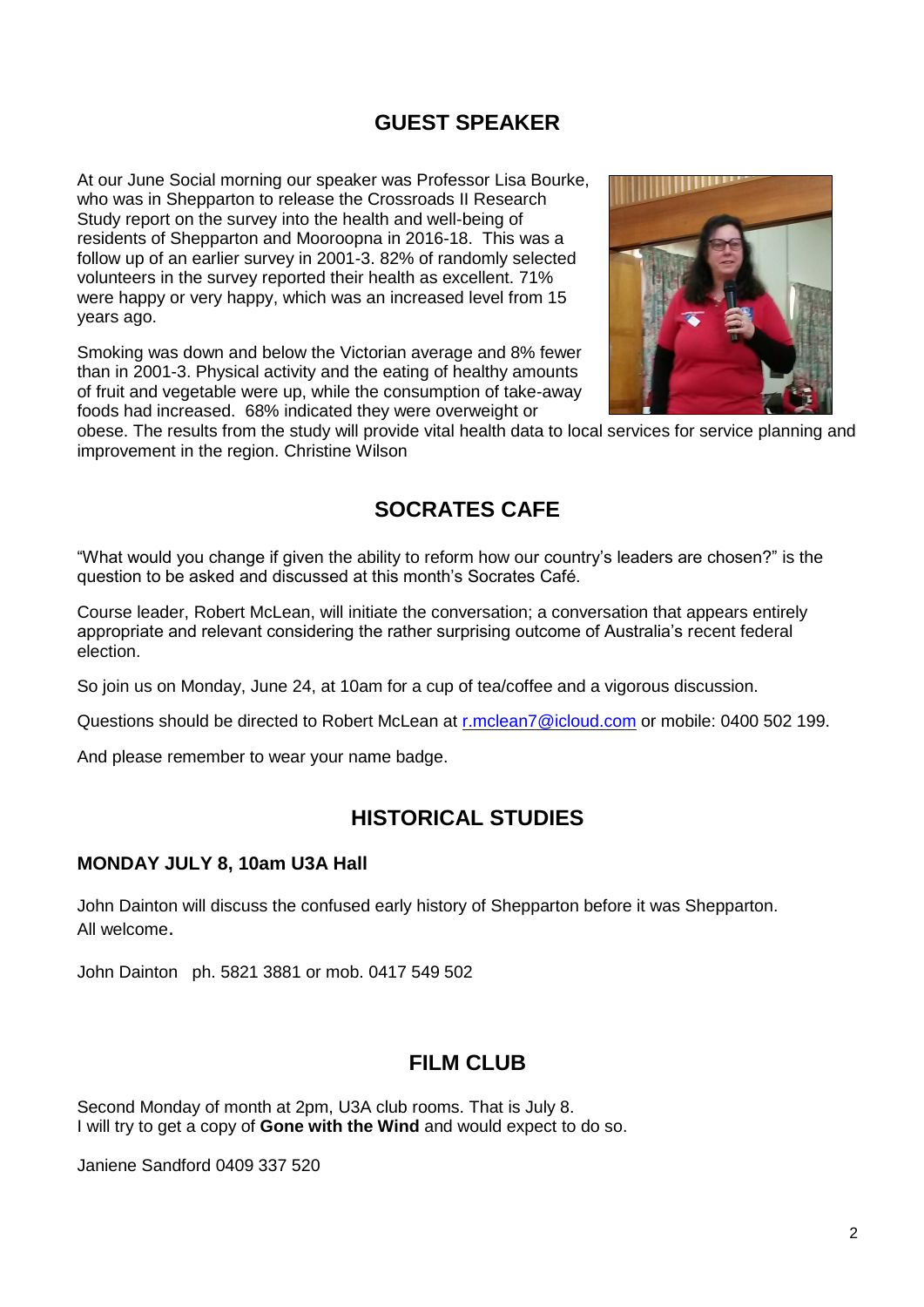# **NATURAL RESOURCES & REGIONAL DEVELOPMENT**

#### **FRIDAY JULY 5, 10am U3A Hall**

**GUEST SPEAKER;** Meg Pethybridge, Project Officer River Connect

#### **SUBJECT; "The Goulburn & Broken River environment, the life and soul of our community."**

This session will take you on a journey through the area describing the rivers history, leisure and citizen science opportunities, local flora and fauna and River Connect opportunities.

#### **FRIDAY JULY 12, 10am U3A Hall**

**GUEST SPEAKER**; Neville Wells, Parks Victoria Ranger

**SUBJECT; Role and responsibilities of Parks Victoria.** Neville's talk will include a brief overview of the restoration of Day's Mill Murchison.

John Dainton ph. 5821 3881 or mob 0417 549 502

# **MONDAY LUNCH GROUP**

Our group members have chosen the following venues for July. On Monday July 1st we meet at La Porchetta. This is followed by The Last Straw on July 8th. Then we venture to Mooroopna for a meal at Bill and Beats on July 15th. People can meet in the U3A car park at 20 to 12 and we can offer a ride if people don't like driving over the Causeway. Then we're back in Shepparton on July 22nd for lunch at The Sherbourne. Our final gathering for July is The RSL on July 29th. Our regular members enjoy a meal and a chat.

Please ring Gail on 58211315 if you would like any information.

# **BIRD WATCHING**

The July 17 outing will be at Cussen Park Tatura, a morning outing. Please meet at the U3A Hall 9am or at Cussen Park, Ross St (Tatura-Undera Rd) 9.30am.

Please contact Don Roberts 5825 2404, 0448 889 224 or Marg Clarke 0429 350 875

# **TRIVIA NIGHT**

Our annual trivia night is on Friday August 30. U3A members, their friends and family members are all invited to come along and have some fun. The hall will be open from 7 pm with the questions starting at 7.30pm. The fun night should finish by 10pm. People are invited to put their names on the blue sheet which is on the folding doors at the hall. Teams of 6 are needed. People will need to pay their \$10 entry fee on the night. Sandwiches and slices will be provided for supper. Tea and coffee will be available. Feel free to bring along some soft drink, beer or wine along with some glasses and a bottle opener. If you feel like some nibbles to share with your team members, please bring them along too.

If you have any questions please ring Gail on 5821 1315.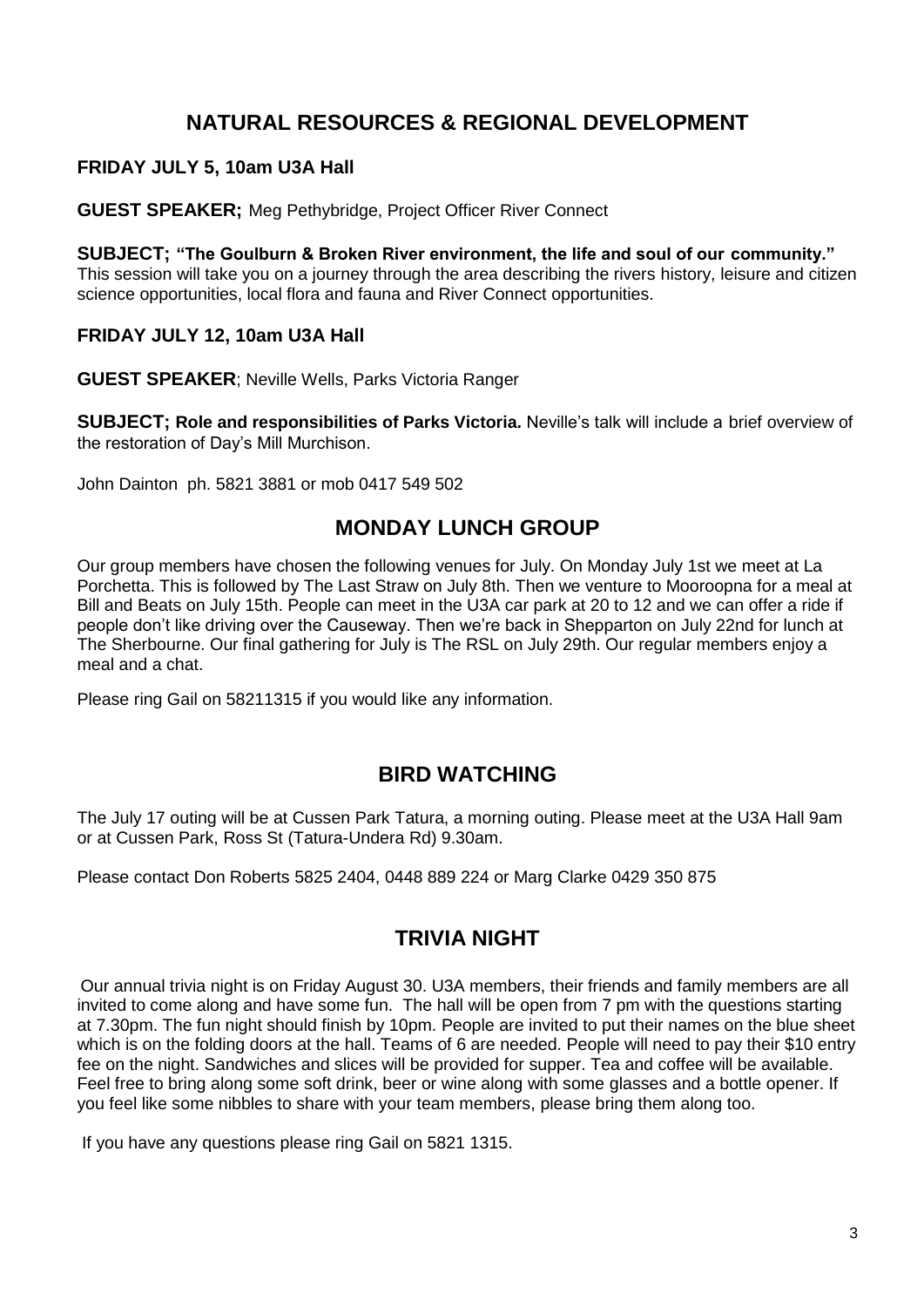# **WRITING4PLEASURE**

At our May meeting, members read out an interesting and varied collection of stories/poem, they had written.

We meet at **1pm to 3.30pm** on the **THIRD THURSDAY** of each month.

**Venue - Shepparton Library meeting room.** A small cost of \$2 per person, covers hire of room and tea/coffee.

Each month a different member of our group, provides **two topics** for us to write approximately **500** words.

**Topics for July - Gin Squash** or **A School Reunion**

**Word for July - AMATORY**

**QUOTE for the month:** *- "A writer without interest or sympathy for the foibles of his fellow man, is not conceivable as a writer. – JOSEPH CONRAD*

**CONTACT:** Lyn Austin. **Phone** - **0468 312 602**

# **OPERA APPRECIATION**

Die Walkure is screening at the Wangaratta cinema on Sunday July 21. Ring Madeline on 0417 580 025 if you would like to go but car seats are likely to be in short supply.

This is the second part of Wagner's Ring cycle.

In what is expected to be a Wagnerian event for the ages, soprano Christine Goerke plays Brünnhilde, Wotan's willful warrior daughter, who loses her immortality in opera's most famous act of filial defiance. Tenor Stuart Skelton and soprano Eva-Maria Westbroek play the incestuous twins Siegmund and Sieglinde.



*Die Walküre* is set in mythological times, when gods, giants, dwarves, and humans all contended for power. While the first part of the cycle, *Das Rheingold*, moves between realms above and below the earth, *Die Walküre* takes place entirely in human territory, as the balance of power in the cosmic struggle tips ever so slowly toward humanity.

Sounds likely to be heavy and, quite possibly, long.

# **CANINE CAPERS**

First Monday of month at 10am. (1 July) Meet at Lake just past Aquamoves.

Janiene Sandford 0409 337 520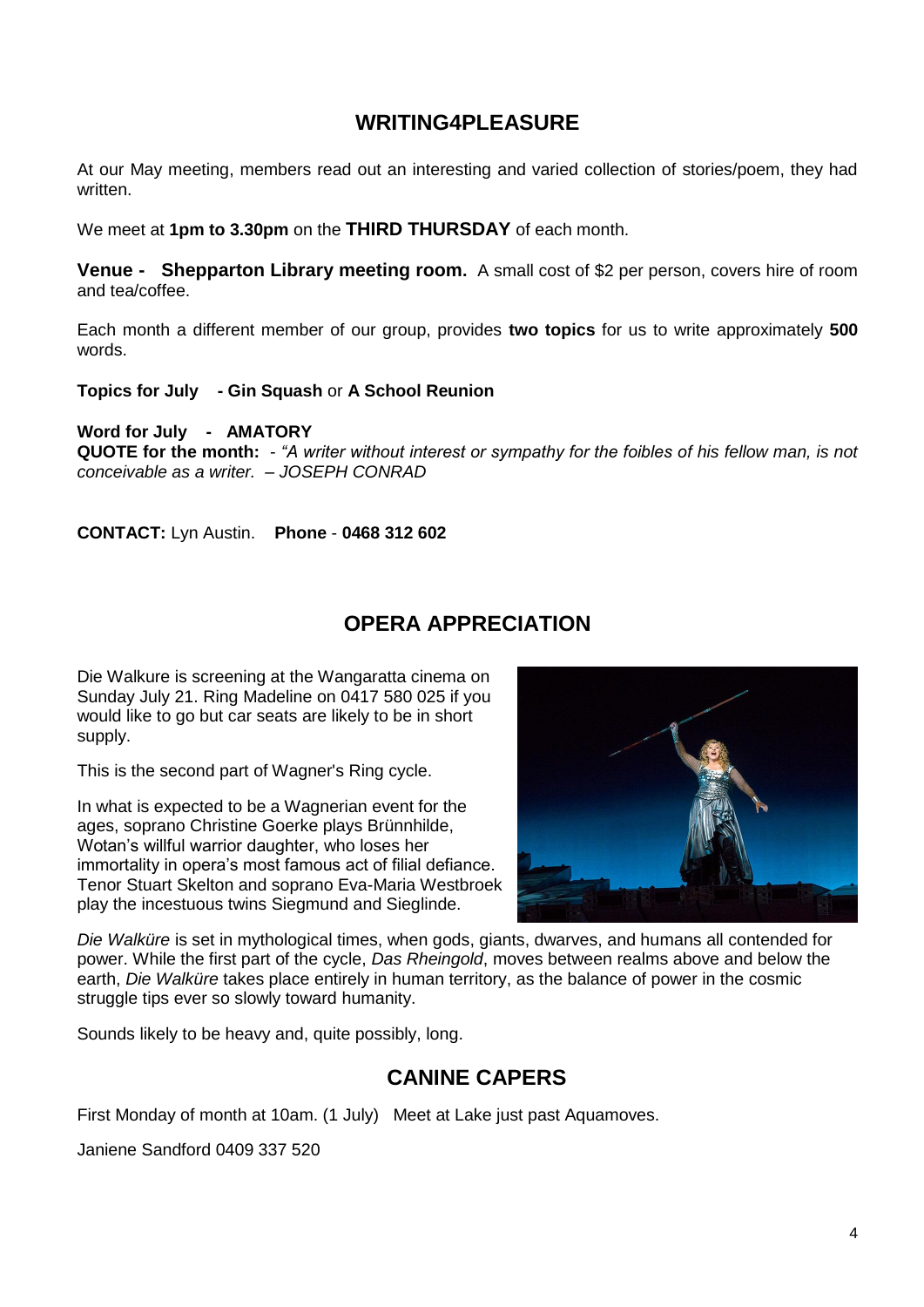# **WALK AND TALK**

On Wednesday July 10, our walk will be at Violet Town along both sides of Honeysuckle Creek. Please meet at U3A at 8.45 for a 9am start in shared transport. Bring your own morning tea and lunch. Wear suitable clothing and shoes for the weather and a hiking stick would be useful in a few patches if it is damp. We will stop in the main street for morning tea at the toilets and lunch tables (there is a good barbecue too). Coffee is available at the Babblers Café over the road. There are several places where there are commemorations of the terrible Southern Aurora train crash 50 years ago which we can visit before and after lunch. New members will be welcome to join us.

Thanks to Ray Watt for organising the June Walk and Talk in Echuca. The weather didn't turn out as badly as forecast and 17 people had fun in the drizzling rain and on the MV Paddle Steamer, Mary Ann. Jan Maude took the attached photo of some of our group sharing the day with many school children and another scene in the rain at Echuca.

Christine Wilson 5822 1474 0428 399 648



# **SCIENCE MATTERS**

**Chemistry in the MarketPlace:** Monday July 1st Nigel Liggins will continue with his series on "**Kitchen Chemistry**" with emphasis on cooking oils

**Big Issues in STEM**: Monday July 15th. Ray Pearson, will present a talk on the importance of **understanding zero** - or **nothing**!

A talk about nothing sounds suspiciously like an oxymoron. Nothing can be a number or the absence of something. We will look at some interesting mathematics [not too hard and there will not be a test], and why, in 1299, the rulers in Florence banned the use of the Hindu Arabic number system and especially zero.

What was there before the big bang? How hard is our body working when we are doing nothing? Will we ever achieve absolute zero degrees Kelvin?

There is much to discuss about nothing.

**Contact**: Allan Wilson 5822 1474